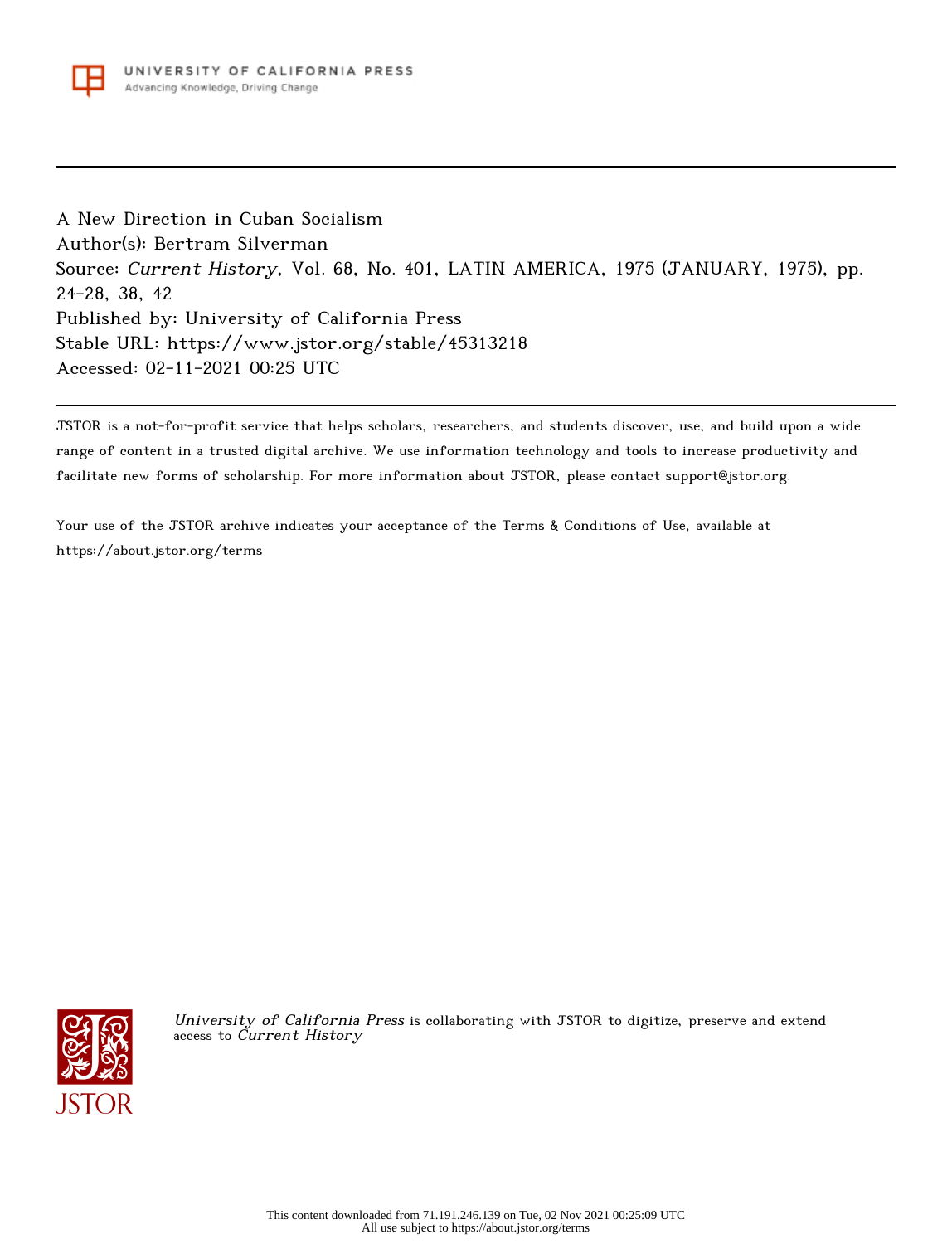In Cuba, "recent economic successes have reinforced the new direction toward greater work controls and discipline"

# A New Direction in Cuban Socialism

#### By Bertram Silverman

Associate Professor of Economics, Hofstra University

HE ECONOMIC strategy to produce a 10-million-ton sugar harvest has had a decisive in-**Follo** fluence on Cuba's search for a socialist ideal. Originating in 1963, the sugar strategy dominated the political economy of Cuban socialism during the 1966-1970 period, and its failure is largely responsible for the turn to a new direction after 1970.

Cuba's development strategy was predicated upon an unusual gamble: the mechanization of the sugar harvest. The inability to realize this crucial condition set the stage for a massive mobilization of labor, requiring in 1970 the work of 700,000 men and women, approximately one-third of the state sector's labor force. The sugar strategy intensified a fundamental attribute of plantation economies: the need for an abundant supply of cheap labor during the peak period of the harvest. Instead of using the traditional labor coercion of plantation economiesslavery, contract labor or the whip of hunger-Cuba attempted to awaken social and national consciousness as a means of labor mobilization.1 Despite the problems inherent in such a massive mobilization of labor, moral incentives, even in the special and restricted form that they were applied, turned out to be an extremely powerful force for promoting worker effort.

Yet, as Carlos Rafael Rodriguez, Minister of Industry Che Guevara's adversary in the debates over the transition to socialism, recently remarked, "to work and to work effectively is not one and the same thing."2 But there is no evidence to indicate that the failure to work effectively was due to moral incentives rather than primarily to problems inherent in a mobilization model of economic organization.

The distinctions between Che Guevara's and Premier Fidel Castro's conception of economic organization have been frequently misunderstood or blurred, perhaps primarily because both placed great emphasis on the use of moral incentives.3 In Guevara's approach moral incentives required an efficient but highly centralized economic planning and organization structure to replace the market and mercantile relations. In part, it was designed to overcome the considerable spontaneity, anarchy, and speculation that existed in the initial transfer of power and direction of the economy in Cuba. But given the relative backwardness of its technical and administrative base during the 1961-1966 period, centralization created a serious problem of bureaucracy. Symptomatically, underemployment, amigoismo, a large flow of seemingly useless data, the breakdown of communication between the production units and Havana-based planners, and consequent rigidities, delays and inefficiencies attested to the disparity between the formal organizational relations of production and the effective capacity to use them.4

A system of organization primarily concerned with the rapid deployment of labor and capital to critically needed activities-frequently outside the worker's normal work activity--would have been inconsistent with an efficient bureaucratic structure. Fidel Castro's mobilization model required political leadership rather than technical and administrative direction over the work process. The capacity to inspire and lead was considered more important than technical competence over the routines of work organization. Moreover, systematic planning, cost analysis, and work rules were virtually impossible under pressures that demanded more spontaneous decisions from "the field of operations." Military command posts, particularly in agriculture, replaced the bureaucratic apparatus as a method of economic control and direction.

<sup>1</sup> For a discussion of Cuba's plantation economy, see Ramiro Guerra y Sanchez, Sugar and Society in the Caribbean (New Haven: Yale University Press, 1964). The mobilization model is discussed in Bertram Silverman, Economic Organization and Social Conscience: Some Dilemmas of Cuban Socialism (New York: Warner Press, 1973), Reprint 262.

<sup>2</sup> Carlos Rafael Rodriguez, interview with Marta Harnecker, Chile Hoy, August, 1972.

<sup>3</sup> For an example of this misunderstanding, see Robert M. Bernardo, The Theory of Moral Incentives (Tuskeege: University of Alabama Press, 1971).

<sup>4</sup> The theoretical issues of the debate are presented in Bertram Silverman (ed.), Man and Socialism in The Great Debate (New York: Atheneum,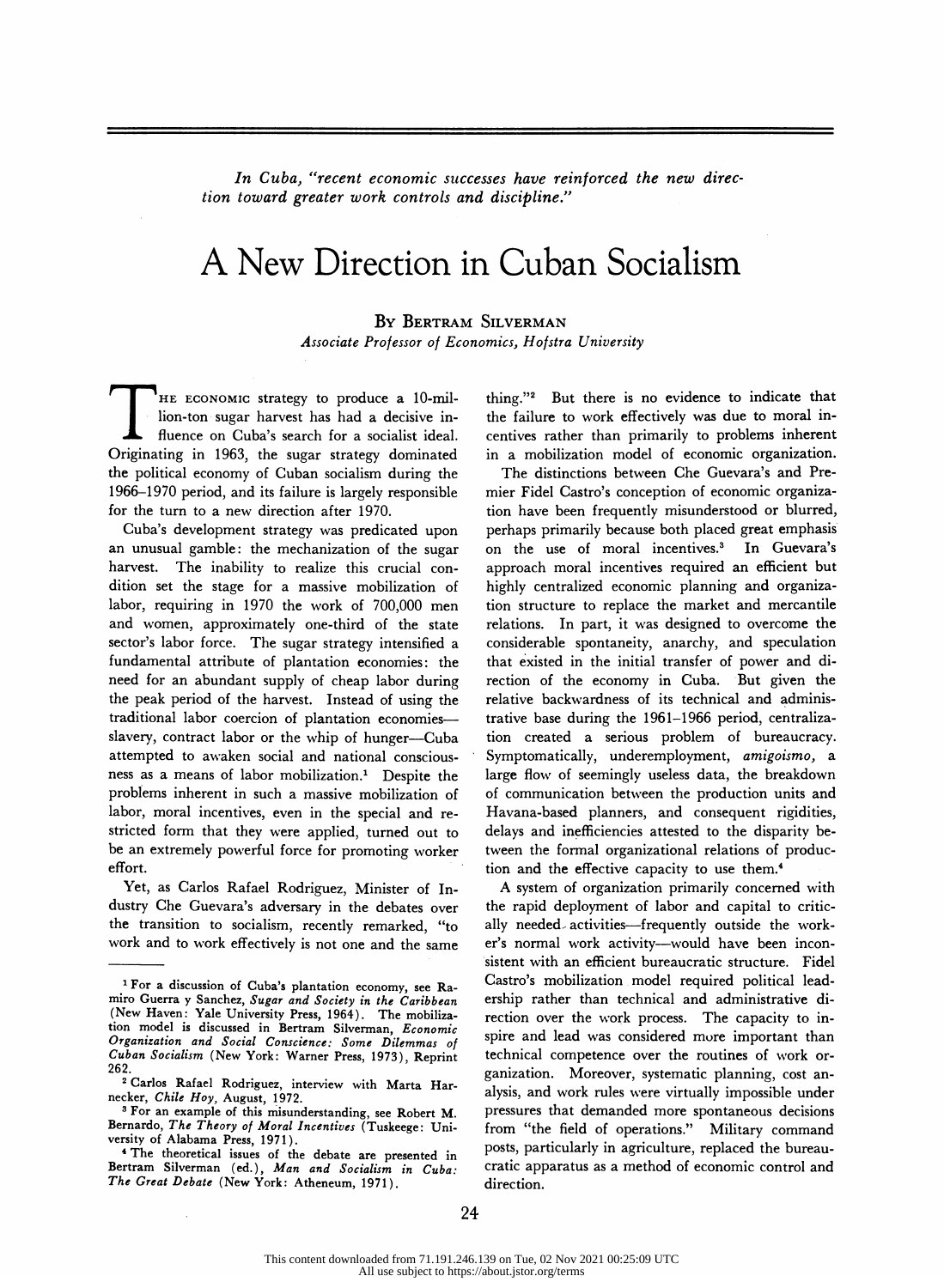During the gradual build-up for the 10-million-ton sugar harvest, campaigns against bureaucracy led to the virtual elimination of economic planning and economic controls. Under the weight of the labor mobilization, cost accounting, work norms, the wage structure and the still fragile planning apparatus crumbled. Spontaneity was substituted for economic planning, disrupting production in virtually the entire non-sugar sector. Poor organization and not moral incentives undermined worker efficiency.

Another problem was the large increase in the rate of planned capital accumulation, which required a significant increase in the hours of work as well as a sharp reduction in personal consumption. As a result, a great deal of money income chased a limited supply of moderately priced, rationed consumer staples. The phenomenon of repressed inflation was expressed ideologically in the myth of the imminent disappearance of money. In this atmosphere, moral incentives were frequently interpreted by managers to mean that labor was costless. As a result, workers' efforts were often wasted at a considerable cost to the formation of socialist consciousness.

This suggests another fundamental problem with the mobilization model. It failed to provide an effective vehicle for worker participation in decision making. Under the increasing pressures of the harvest, the mobilization of labor, and not workers' active participation in decision making, was required. It reflected a "radicalism from the top." As a result, workers increasingly felt that their sacrifices and contributions were being subverted or misused by forces outside their control.

Thus worker productivity and efficiency declined sharply because of the breakdown in economic organization and worker participation, which in turn were outcomes of the special requirements of accelerated capital accumulation through sugar exports. Moral incentives were used and defined in the light of this particular method of surplus extraction. But rather than being responsible for the decline in worker productivity, moral incentives may have been the most successful aspect of the mobilization effort.

### AN ECONOMIC CRISIS

On July 26, 1970, Fidel Castro described in detail what had become increasingly apparent to most Cubans: the economic strategy had led to a serious economic crisis.5 And more recently President Osvaldo Dorticos admitted that a "lamentable depression" in the Cuban economy during 1969-1970 had caused industrial and non-sugar agricultural production to drop far below the 1967-1968 levels. Due to the absence of reliable statistics, the precise decline was not known.<sup>6</sup> Clearly, the mobilization model had become a problem. A new direction in the economy from spontaneity to greater economic controls and planning was urgently needed.

The choices facing the Cuban leadership were complex. But two distinct and divergent roads were theoretically possible. The first, more experimental, was to view the past in a new light: to strengthen the underlying conception of social incentives and egalitarianism and combine them with a greater concern for worker control and participation in the direction of the productive process. Initially, Fidel Castro seemed to suggest this alternative when he asked on July 26, 1970: "Why should a manager have to be absolutely in charge? Why shouldn't we begin to introduce representatives of the factory's workers into its management?"7

#### AN ORTHODOX SOLUTION

But there was another, more secure and orthodox road, one that would shift the weight back to material incentives and greater discipline and toward a more rigidly defined hierarchical structure of work organization as a method for increasing worker productivity. Cuba has in fact moved toward this second road; nevertheless, this path was still constructed within the context of the Cuban experience. In design, it reflects a convergence of the Cuban populist vision of a moral society with a more orthodox Marxist-Leninist conception of the transition to socialism.

Before examining the newly adopted path, it would be instructive to inquire why the Cubans have rejected the first alternative. To a significant extent, the reason can be traced to problems of mystification in the special sense that a particular conception of the socialist ideal was obscured.

This was apparent in the two earlier forms of economic organization. For Guevara, the primary problem of the transition to socialism was to be found in what economists call the sphere of exchange and circulation, that is, in the buying and selling of commodities for profit and gain. In his view, "commodity production" was the primary source of worker alienation, which led to Guevara's preoccupation with substantially reducing money and the money motive during the transition period. To accomplish this end, Guevara turned to a system of central budgeting as a means of replacing mercantile relations within the state sector. But in focusing on the sphere of circulation rather than on the socialization of production (worker control), the problems of the effective transfer of power to workers were obscured. Worker control and participation, in an unexplored way, were to be an aspect of an economy

<sup>5</sup> The speech was published in the New York Review of Books, September 24, 1970, pp. 18-20.

<sup>&</sup>lt;sup>6</sup> Lionel Martin, "The Cuban Economy: Continued Optimism for the New Year," Direct From Cuba, January 15, 1973, pp. 1-8.

<sup>7</sup> Speech, July 24, 1970, op. cit.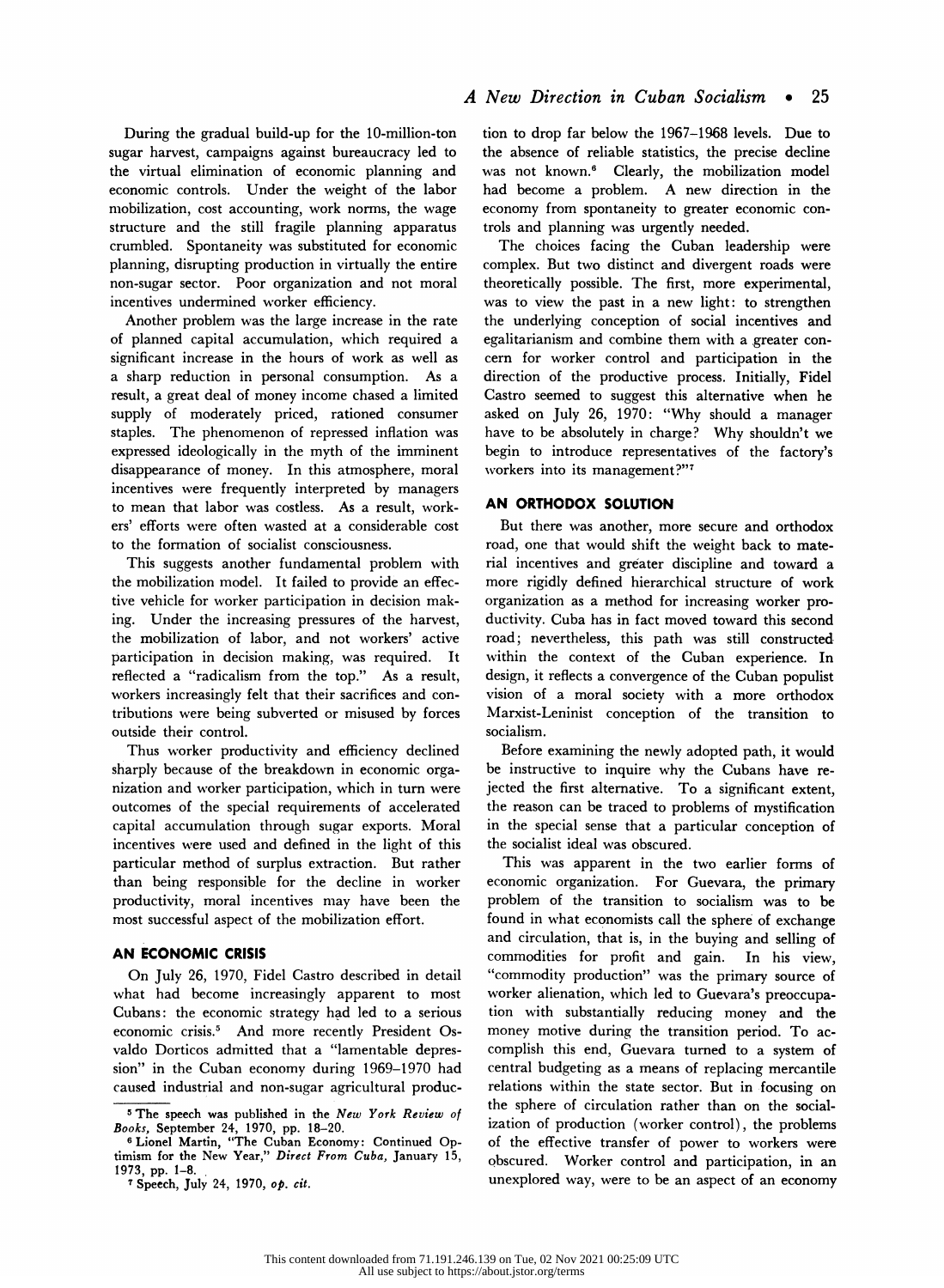managed and directed from the center with modern technology: the Marxian vision of the administration of things.

Fidel Castro's model also turned attention away from the socialization of production. The pressures of the 10-million-ton strategy led increasingly to capital accumulation by means of repressed inflation and voluntary and unpaid labor. Under these conditions, a moneyless, austere society was identified with the ideals of communism. Thus, once again the problem of eliminating money and money incentives was the prime focus of analysis. Moreover, as we indicated previously, a mobilization model was inconsistent with active worker participation and control over the work process. Indeed, during this period (1966-1970), already existing channels for participation through such traditional worker institutions as trade unions had broken down, thus limiting and distorting the understanding of labor problems and grievances. Clearly, the issue of worker control was not a paramount consideration of the two dominant forms of economic organization.

Turning to greater orthodoxy, the Cuban leadership has responded to many basic contradictions inherent in the 10-million-ton strategy, particularly the problem of labor scarcity.8 Finding additional labor reserves was believed to be primarily a problem of the organization of production. Increasing worker productivity was the first prerequisite in achieving the ideals of socialism. But the organization of work was viewed from the perspective of greater administrative controls over the work process and worker productivity rather than as a means of establishing greater worker control over the organization of production.

Putting production controls and productivity in command are clearly evident in the new direction. Fidel Castro stressed the new emphasis on production at a May Day rally in 1971: "We repeat, after the question of work discipline and good work organization, productivity will be the fundamental question of our society." And 1971 was named the Year of And 1971 was named the Year of Productivity.

Given the new orientation, it is not surprising that the leadership looked to a more orthodox alternative. Emphasis on production and greater discipline had been given only a brief hearing during the period of the Great Debate in 1962-1965, although strongly supported by Cuba's Soviet ally.

The new road, nonetheless, reflected a profound populist concern for developing a moral society based on a heightened consciousness of social responsibility and duty. But primary reliance on social consciousness as a means for increasing production, a distinctive feature of the Cuban revolution, was considered idealistic. According to Fidel Castro, a more realistic balance between material and moral incentives is necessary, ". . . without abusing either one, because the former would lead to idealism, while the latter would lead us to individual selfishness."9

Nevertheless, in correcting the imbalance between moral and material incentives, the weight shifted to material incentives in regulating the worker's normal work activities. The traditional socialist law of distribution-from each according to his capacity, to each according to his work--was the first and fundamental thesis proposed at the recent Thirteenth Congress of Cuban Trade Unions. Material incentives are the primary weapon in the current campaign to raise production or productivity consciousness.

To implement the socialist distributional formula, the leadership moved to assert greater administrative authority over work discipline and work attitudes. An anti-idleness law, approved after discussion in all work centers, proclaimed work to be a social duty and absenteeism a punishable offense in a society that guaranteed, in Karl Polanyi's words, "the right to life." One consequence of the law was to bring approximately 100,000 additional male workers into the labor force, which virtually exhausted the male labor reserve. Another measure created new labor files in which the worker's merits and demerits would be entered at semiannual assemblies, as part of a program to increase the worker's production consciousness.

The reestablishment of elementary work norms began in September, 1970, with a government plan of Work Organization and Work Norms. According to Fidel Castro, its goal was to get "the optimum results from every machine, every ounce of raw material and every minute of labor."10 To implement the plan, productivity commissions were set up in production centers.

However, before work norms could be related to wages, the problem of repressed inflation had to be confronted. In sharp contrast to the illusions of an earlier period, Fidel Castro told the delegates at the Thirteenth Congress:

The program to achieve financial balance has pro-

<sup>&</sup>lt;sup>8</sup> The labor scarcity problem is discussed in Brian Pollitt, "Employment Plans, Performance and Future Prospects in Cuba," Overseas Studies Committee Conference, 1970, University of Cambridge, 1970.

<sup>&</sup>lt;sup>9</sup> Speech to the Initreenth Congress of Trade Unions Granma, November 25, 1973.

<sup>10</sup> The major theses of the Thirteenth Congress of Cuban Trade Unions, Granma, September, 1973, pp. 7-12.

<sup>11</sup> Speech to the Thirteenth Congress, op. cit.

to apply the principle of each according to his work . . . will mean nothing if we don't maintain a financial balance. Even the application of material incentives is useless and ineffective in a situation of tremendous inflation. ... We know that if there is more money in circulation than there are goods and services many people lose interest in money.11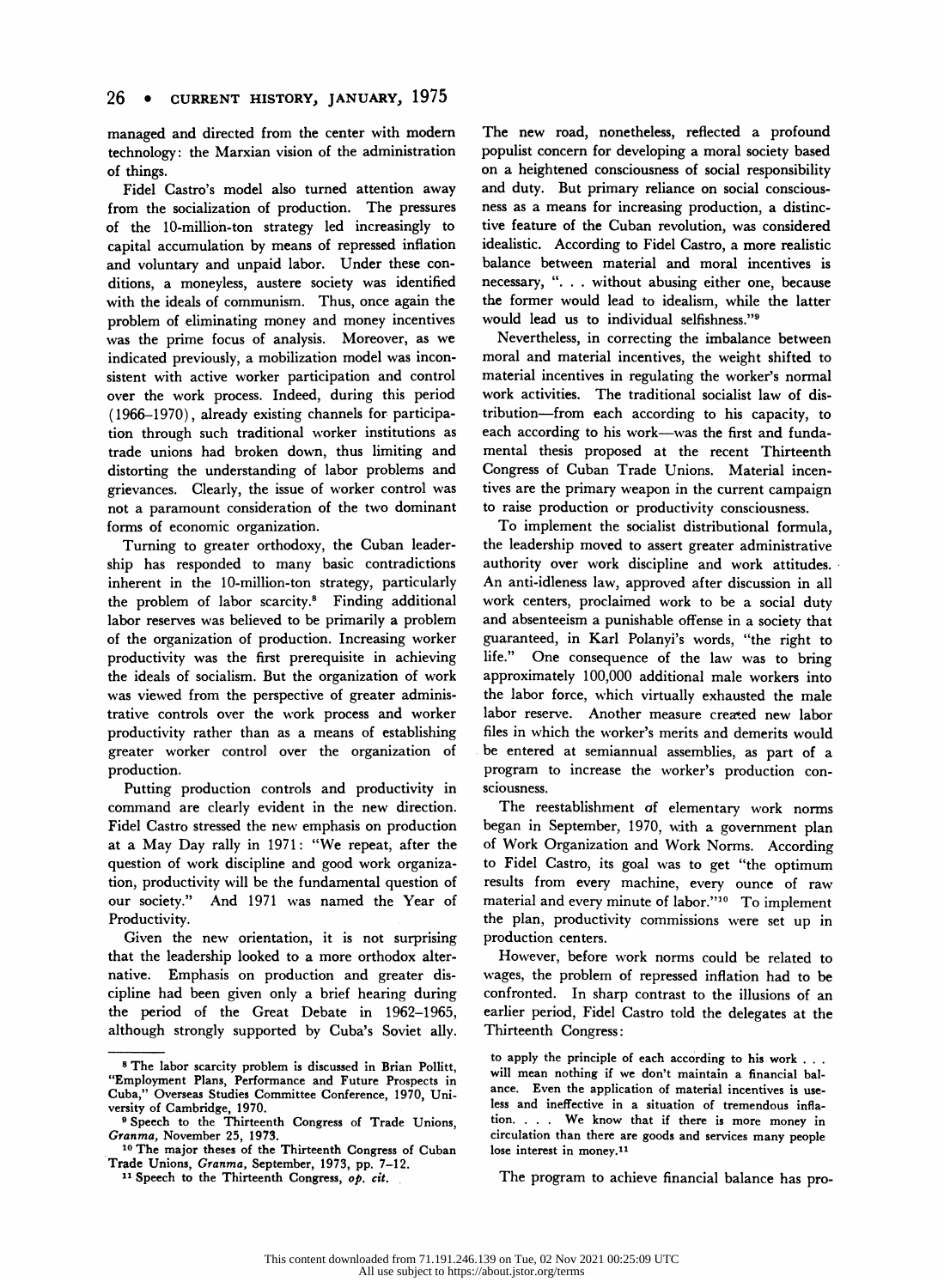ceeded along two lines: greater controls over the wage fund, and a reduction in the supply of money. Both are aimed at correcting the imbalance between the monetary supply and the available goods and services.

It is hoped that increasing the availability of consumer goods will also induce larger numbers of women-the largest potential source of labor reserves - to enter and remain in the labor force. Despite considerable efforts by the Federation of Cuban Women in 1969, only 27,000 additional women entered the labor force, and labor turnover has been extremely high. Recently, proposals have been made to rescind regulations restricting women from entering certain occupations.

The turn to production controls is apparent in the revised conception of socialist emulation. The Thirteenth Congress recommended that:

Emulation largely be a workers' and trade union means of making a practical demonstration to the administrative leaders that our production can count on reserves that permit more rational and more extensive use of the installations. . . .<sup>12</sup>

Furthermore, activities related to education and political and ideological development will be excluded from emulation indexes because they are too subjective, and should be a part of the daily trade union activities. Nevertheless, a new tripartite conception of trade union, management and the party suggests that the primary emphasis is on production discipline and labor productivity.

The orthodox Leninist concept of the Communist party has been reaffirmed. In this view, the party is composed of a more advanced and distinct stratum of the working class that provides political, social, and economic leadership during the transition.<sup>13</sup> However, the party's political function is clearly distinguished from the technical and administrative tasks of management. Again (in sharp contrast to the mobilization model), technical and administrative expertise, as opposed to political development, is considered a more important attribute of management.

Separate and hierarchical managerial functions have been established. In 1972, at the Sixth National Council of Cuban Confederation of Trade Unions, Labor Minister Jorge Risquet argued that managerial authority must be strengthened, and that managers have a right to implement policies even over the objection of workers. "The thing to do with a

leader who gives the wrong orders too often ... is to replace him."14 The turn to managerial authority is also part of a process to overcome the problems of "socioismo" (sociability) that have characterized Cuban worker-management relations.

The new concern about production controls is reflected in the reorganization of the trade unions. Fidel Castro emphasized that:

increasing worker productivity must from now on be the number one objective of the labor movement, the number one objective amidst the objectives of political and economic education of the worker.15

As more broadly based organizations, trade unions serve two basic functions. They are a means through which the "mass line" of the party can be more, effectively articulated and discussed by workers. And they can aid management by providing and articulating the workers' perceptions about fulfilling productive goals and standards.

But the conception of trade unions also reflects the development of more traditional divisions of authority in production. Aside from general worker assemblies, the trade unions are the primary vehicles for worker participation in management. They are represented on managerial councils as well as in the higher levels of administrative decision making. The lines of authority are regulated by collective work commitments that specify the rights and duties of workers, trade unions and administration and establish procedures for dispute settlement.

Hierarchical divisions of authority are part of a more general concern for increasing the effectiveness of economic controls and planning. Thus, in 1971, President Dorticos admitted to a group of graduating economic students that the breakdown in economic controls was related to "an incorrect interpretation of the struggle against bureaucracy."16 Standard statistical forms have been reestablished to systematize the flow of economic information to control planning bodies, and cost accounting has been reinstituted at production centers. But there is greater awareness about selecting control procedures that reflect the actual technical skills of those who must use them. Annual plans have been reestablished and the first five year plan will be introduced for the period 1976- 1980. Increasing technical cooperation with the Soviet Union in developing new central planning and control procedures is evident in new Soviet-Cuban agreements.

Information about the more general economic organization of the economy is still limited. In a recent discussion of the pilot elections in Matanzas province, Fidel Castro indicated that many provincial, regional and local economic activities will soon be decentralized. While they will operate within guidelines and norms established at the center, it is not clear how much financial autonomy they will

<sup>&</sup>lt;sup>12</sup> Theses of the Thirteenth Congress,  $ob. cit.$ 

<sup>13</sup> Party membership has increased to 200,000, up approximately 300 percent over 1969, and new statutes have been developed.

<sup>14</sup> Granma, October 24, 1971, p. 4.

<sup>15</sup> Speech, May 1, 1971, Granma, May 16, 1971, p. 3. 16 Cited in Lionel Martin, op. cit.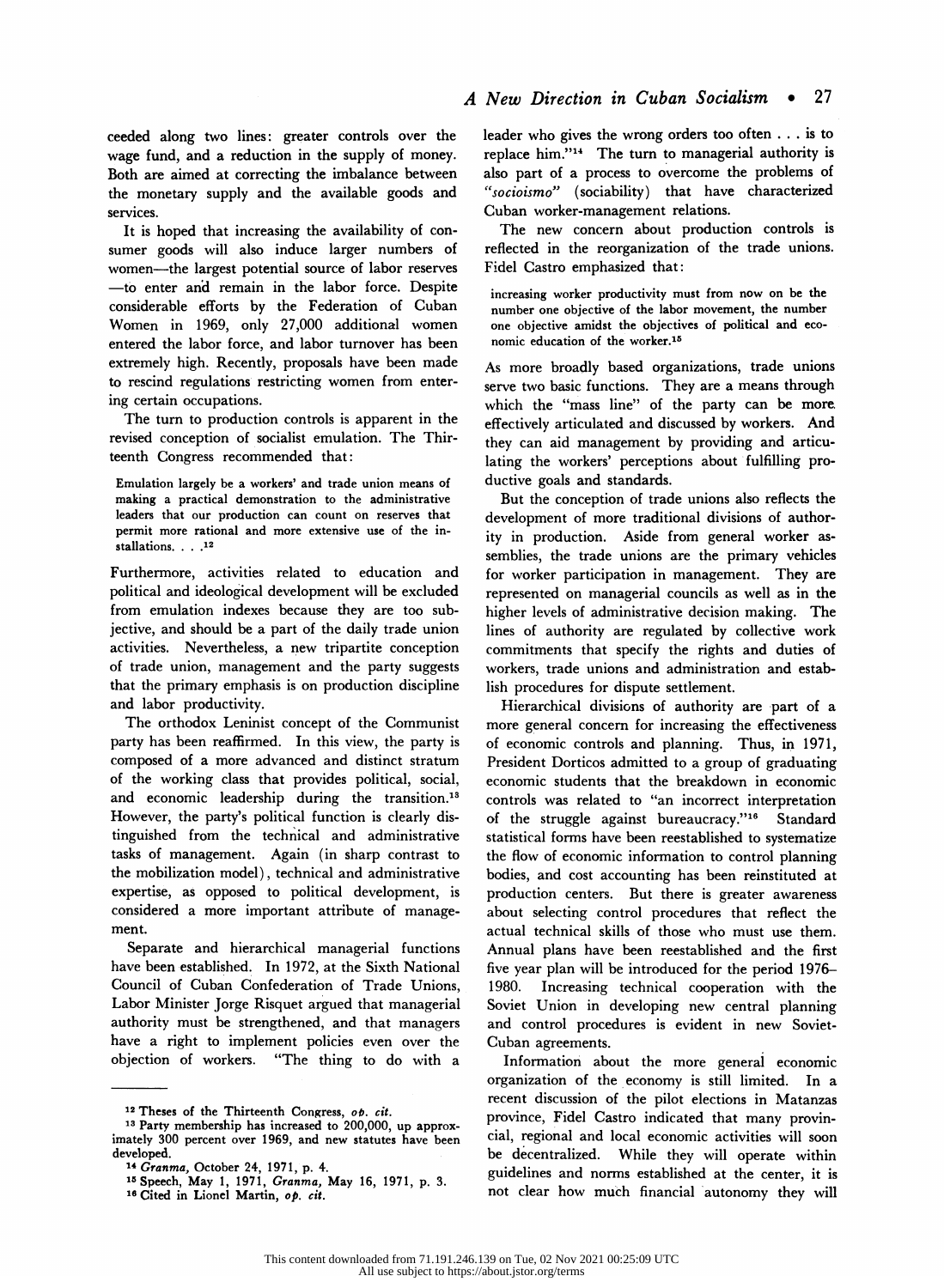have and what success indicators will regulate their performance. In 1969, in the debates with Che Guevara, one leading supporter of the system of self-finance jokingly asked me if I knew another word for profit. Given the new reorganization of the work process, a turn to greater reliance on a system of self-finance is not unlikely.17

#### MORAL INCENTIVES

But despite the significant turn to economic incentives, the formation of social conscience remains an important ideological as well as a practical concern of the Cuban revolution. In this sense, the new direction reflects a convergence with, rather than a conversion to, greater orthodoxy. At the Thirteenth Congress, Fidel Castro warned:

In socialism, however, moral factors, the factors of conscience, the factors of culture, are essential. ... We must not be deluded into thinking we are going to motivate the man of today, the socialist man, only through material incentives, because material incentives no longer have the validity they have under capitalism in which everything-even life and death-requires money.<sup>18</sup>

But "moral incentives" have been used primarily in activities outside the normal work process and among groups, particularly the young, who are not as yet in the labor force. Youth have presented particular problems for the Cuban revolution. In an interview in 1969, Jorge Risquet, the former Labor Minister, suggested that it was the younger worker who had shown lower levels of social consciousness and greater resistance to work discipline. More significantly, the youth problem was a symptom of the economic dislocations and a revolutionary process that had not yet been institutionalized. Born after the revolution, the earlier political struggles and economic hardships were not part of the life experience of the young.

Part of the difficulty is reflected in the serious dropout problem in Cuban education. During the period 1970-1972, the number of 13- to 16-year-olds who did not study or regularly work totaled more than 200,000. Of the 387,000 children who enrolled in the first grade during the 1965-1966 school year, only 21.6 percent completed the sixth grade. In the junior high schools, the problem was greater. Of the 59,000 students who enrolled during the 1966-1967 period, only 13.6 percent completed the program. Part of the problem was related to relatively low promotion rates. During the 1971-1972 school year, there were more than 700,000 primary and high school students who were two or more years behind their normal grade level.19

As a consequence, the number of students capable of entering technical and agricultural school to increase the skill levels of the working class was greatly restricted. In fact, the students who selected the study of language (24,000) matched in numbers those who enrolled in technical and agricultural schools. Clearly, greater efforts were needed to transform the social attitudes of students and youth.

The establishment of new work-study programs and an ambitious school in the countryside plan were designed to develop new attitudes toward work and study. In the new boarding schools, students engage in productive activity in agriculture and industry while pursuing their studies. It is not clear, however, whether students work directly with peasants and workers. Evidence suggests that in the school in the countryside plan they are separated in their work activities.

In combining work and study, the Cubans hope to break down the distinctions between manual and mental labor. In addition, the work activities of students provide an effective method of financing the expansion of education. In September, 1973, Cuba had already constructed approximately 90 modern schools in the countryside and reported considerable success in overcoming dropout and promotion problems.

A paramilitary organization, the Youth Labor Army, has also been organized to perform productive activities. The new group is a merger of the Centennial Youth Column (organized in 1968 as a response to the harvest problems, particularly in Camaguay province) and the Permanent Infantry Division, which had mobilized more than 40,000 youth in 1973. The Youth Army, like the schools in the countryside, is part of an effort to impart a greater sense of social responsibility and work-study ethic to Cuban youth.20

Reliance on social incentives is also apparent in the recent construction boom in Cuba. Workers have formed micro-brigades to solve the Cuban housing shortage. With construction materials supplied by the state, volunteers work additional hours to (Continued on page 38)

Bertram Silverman spent the 1968-1969 academic year gathering material for a book on Cuban socialism. He has published articles both on Argentina and Cuba and is the editor of, Man and Socialism in Cuba: The Great Debate (New York: Atheneum, 1971), and cooeditor, with Murray Yanowitch, of The Worker in "Post-Industrial" Capitalism: Liberal and Radical Responses (New York: Free Press, 1974).

<sup>17</sup> Economic reorganization is an important part of the current process of institutionalization affecting all political and social institutions-a subject beyond the scope of this report.

<sup>18</sup> Speech to the Thirteenth Congress, op. cit.

<sup>19</sup> Lionel Martin, "Cuba's Second Educational Revolution," Direct From Cuba, August 15, 1973, pp. 1-6. 20 Jbid.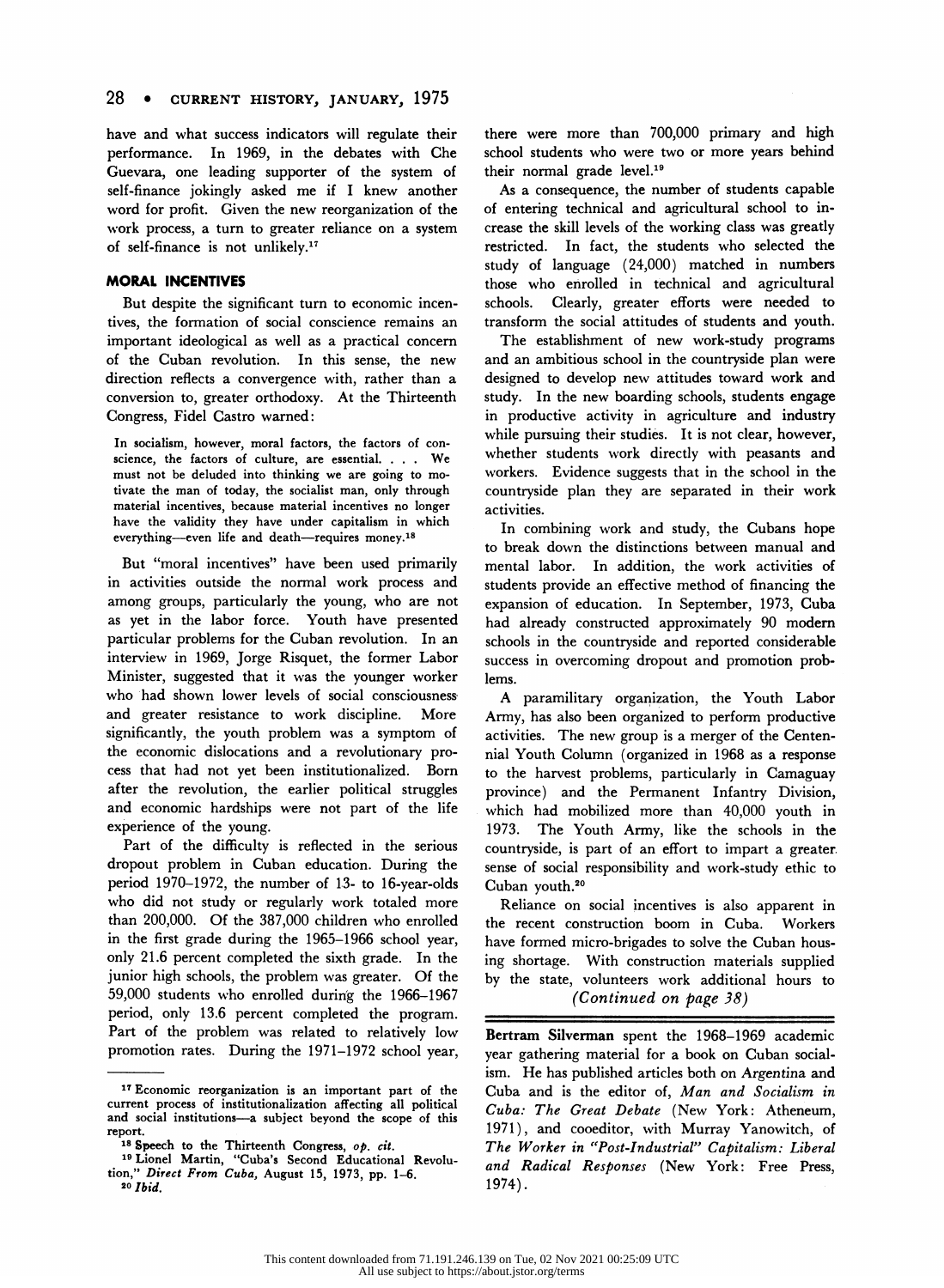## BRAZIL

### (Continued from page 10)

came' to power, the Castelo Branco government established the Brazilian Institute of Agrarian Development in March, 1965. A series of governmental agencies were set up to cope with the pressing problems for the next five years, and finally, in July, 1970, Medici unveiled the National Institute of Colonization and Agrarian Reform to combine the redistribution of land in the northeast and colonization of the Amazon basin.

To this effect and as part of the total National Integration Program, Proterra (Programa e Redistribuição de Terras e Estimulo a Agroindustrias do Norte e Nordeste) was complemented by the construction of the Transamazonic highways. The new highways would in theory open up the vast virgin land of the Amazon to the surplus labor of the northeast. At the same time, an easy flow of goods, capital, labor, and even "civilization" via the main north-south and eastwest arteries would integrate the nation. Minister of Agriculture Paulinelli admitted that the government had been forced to revise its original plan for the Proterra development of the Amazon. The projected transplantation of 100,000 families along the tenkilometer strip of land along both sides of the highway by the end of 1975 could not be realized. And the government has decided to allow big private corporations (Brazilian and foreign) to occupy a large tract of land under its control.<sup>13</sup>

The Transamazonic highway construction has drawn mixed reactions from Brazilians and their Spanish-American neighbors. Aside from the general fear of the eventual destruction of ecological balance, smaller neighboring countries see the specter of Brazilian imperialism. Colombia, for instance, regards the highways as the principal tool for exporting Brazilian imperialism.14 The recent discovery of oil in Peru, just a few kilometers from the Brazilian state of Acre, has convinced the technocrats and the generals of the eventual utility of the highways, and in the process has reaffirmed the viability of national integration. Without delay, Petrobras is stepping up its exploration of oil in the entire Amazon Valley.

The antithesis of military and civilian technocracy has been reaffirmed by the rise of Geisel's pragmatic nationalism in both domestic and foreign policies. On the one hand, Brazil is now going through a fundamental revision of her development ideology—reviewing the future role of foreign capital and technology, the state monopoly of oil, new but realistic ties with Communist nations, and finally, the gradual liberalization of the regime's authoritarianism. On the other hand, the worldwide economic crisis is threatening to destroy the 10-year achievements of the March, 1964, Revolution; in light of such a looming threat, Geisel, a one-time staunch anti-Communist army officer, is prudently restructuring his nationalist ideology of development on a less emotional, more rational basis.

Rapprochement with the Communist world was beyond the wildest dream of any member of the ESG mainline in the 1950's, but Brazil in the 1970's requires totally new approaches and new solutions. Geisel and his technocrats, the generation of 1964, are fully aware of such an exigency, and are eagerly adopting a new pragmatic nationalism to rechart the course for the second decade. ■

## A NEW DIRECTION IN CUBAN SOCIALISM (Continued from page 28)

build critically needed housing. Frequently, microbrigades have also been formed with surplus labor released through "norming." Like all recent mobilization, great care is taken not to disrupt regular production schedules or to waste voluntary labor. By mid- 1973, the micro-brigades had constructed 10,000 houses, and 23,000 more were under construction. It seems unlikely that the goal of building 100,000 houses annually by 1975 will be reached. Nevertheless, construction has become one of the more dynamic sectors of. the Cuban economy.

Thus moral incentives will continue to influence the work process through the interaction of young workers entering the labor force from the workstudy programs and through collective efforts outside the normal work day to overcome critical economic and social problems. In this sense, the new direction reflects a convergence of the populist vision of a moral society with an orthodox Marxist-Leninist conception of the socialist transition. Nevertheless, social consciousness will be influenced profoundly by the new work relationship and the work rules that will regulate the daily activities of the labor process.

Recent economic successes have reinforced the new direction toward greater work controls and discipline. Since 1970, the Cuban economy has significantly recovered from the 1969-1970 "depression." No doubt, greatly improved economic controls and organizations have resulted in a fuller utilization of productive capacity. But other factors are also important. More modest economic goals based more realistically on available labor and natural resources have reduced the economic dislocations experienced in the previous decade. For the next few years, Cuba has projected a moderate growth rate of six percent per year. Resources for consumption and other non-sugar activities have been released as a (Continued on page 42)

<sup>&</sup>lt;sup>13</sup> "Amazônia-Nordeste: revendo a solução magica (d Trans-amazônica às grandes empresas)," Opinião (May 17, 1974), pp. 12-13.

<sup>14 &</sup>quot;El Brasil: buen vecino o un nuevo imperialismo?" El Espectador (Bogotá), June 11, 1974.